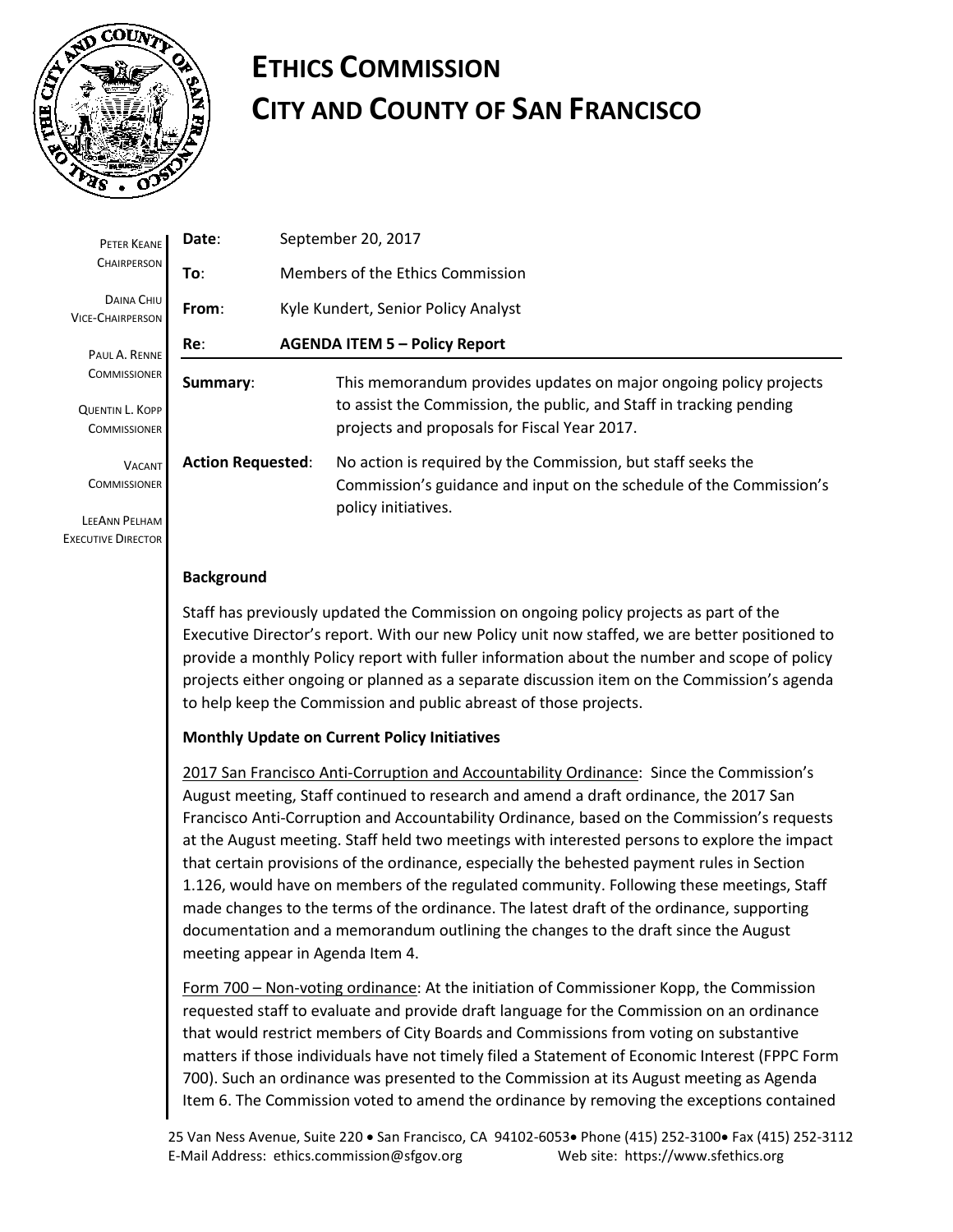therein. The Commission then voted to approve the ordinance as amended. Staff has made the relevant amendments to the ordinance, and the ordinance is now ready to be presented to the Board of Supervisors.

Supervisor Cohen Legislation: Supervisor Cohen introduced legislation on June 13, 2017 that would require the Commission to accept disclosures and enforce rules related to spending in races for the elected positions on the Health Services Board, Retirement Board and Retiree Health Care Trust Fund Board. On September 11, Staff sent a letter of comment to the Clerk of the Rules Committee conveying overall support of the intent and purpose of the legislation but also providing some considerations for the Board of Supervisors to strengthen the proposals, its implementation and enforcement. At its September 13 meeting, the Rules Committee voted to continue the matter. Staff is currently arranging a discussion with Supervisor Cohen's office regarding Staff's proposed changes to the ordinance.

Ethics and Sunshine training: Currently, certain City officials and employees must complete an ethics and sunshine ordinance training. The ethics training, under California Government Code Section 53235, is required to be completed within one year of assuming office and again within two years of the last training. Under the City Administrative Code Section 67.33, officials and employees must attest, under penalty of perjury, that they have attended or will attend a sunshine ordinance training session at least once annually. Commission staff is currently working to implement a revised schedule for the ethics and sunshine ordinance training that brings it into line with the current requirements for filing of the Form 700. The code section addressing the Form 700 filers requires individuals to complete the Form 700 within thirty days of assuming office and annually thereafter. Through its review of the ethics and sunshine training provisions, Staff is working to implement regulations that would align the requirements of the ethics and sunshine training with the form 700 filing requirements to improve the administration of these programs and advance the educational and training outcomes these programs seek to accomplish. Staff has drafted initial regulations to carry out this change in the training requirements and has distributed these drafts to the City Attorney and the Department of Human Resources.

California Assembly Bill 249 – The California Disclose Act: AB 249, a bill aimed at creating greater financial disclosure requirements for political advertisements, was passed by both houses of the California Legislature and is now awaiting signature by the Governor. Staff continues to analyze the terms of this bill in anticipation of its becoming law. Primarily, Staff will be analyzing how AB 249 will amend the Political Reform Act in ways that affect filing and disclaimer requirements for committees making political expenditures in San Francisco.

Several additional pieces of legislation were passed last week in the final days of the Legislature's session. Staff will continue to review the legislation that pertains to ethics, campaign finance, and other areas that pertain to the Commission and will update the Commission on any relevant changes in state law.

Preparations for Operative Legislation: On January 1, 2019, two new pieces of legislation will become operative, and both will create new rules that the Commission will enforce. Staff has drafted notices that will inform interested persons of the major changes to existing law.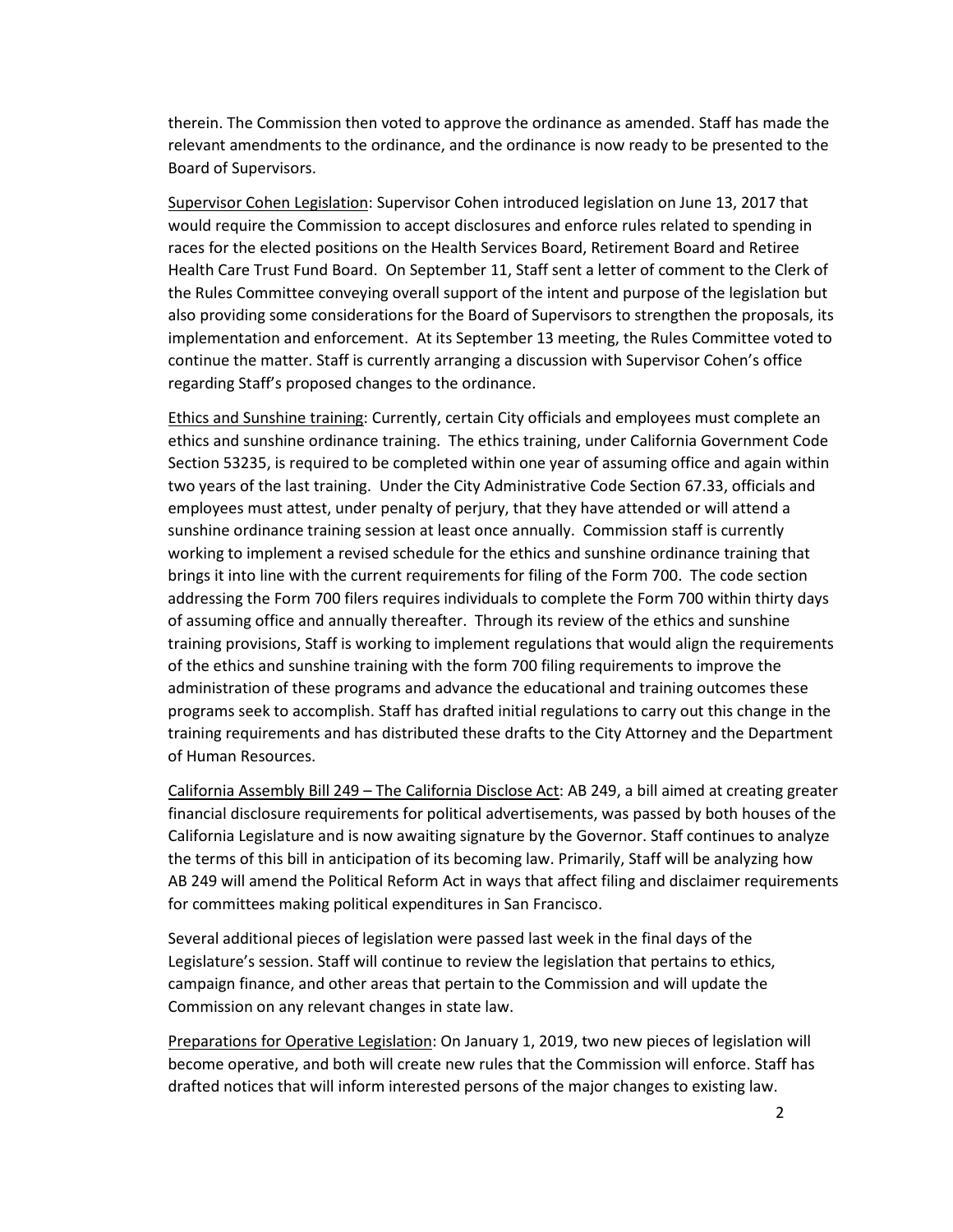One of the new pieces of legislation is Ordinance 001-17, proposed by Supervisor Peskin. On January 10, 2017, the Board of Supervisors voted 11-0 to require behested payments reports by City Board and Commission members under certain circumstances. The ordinance was signed by the Mayor on January 20, 2017. As adopted, the ordinance requires members of boards and commissions who are required to file a Form 700 to disclose if they directly or indirectly request or solicit charitable contributions of \$1,000 from parties or participants (or their agents) while certain matters are pending before that commissioner's board. The disclosure requirement applies to both monetary and non-monetary contributions to a government agency, educational institution, and both 501(c) and Section 527 tax-exempt organizations.

The other new piece of legislation is Proposition T, approved by the voters of San Francisco in the November 2016 General Election. Proposition T will: ban lobbyists from making campaign contributions to elected officials at agencies the lobbyists are registered to lobby and to candidates seeking election to those offices; ban lobbyists from transmitting to those officials and candidates' contributions collected from others, a practice commonly known as "bundling;" and, ban lobbyists from giving City officers gifts of any value, including gifts of travel, or making such payments through others.

## **Overview of Upcoming Projects**

During the remainder of calendar year 2017, Staff will commence two long-term projects intended to improve the code sections and regulations that underpin the Commission's operation. These projects will run simultaneously to one another.

Review of Conflict of Interest Code: Staff will review the Conflict-of-Interest Code to identify areas for strengthening and updating. Most likely, this project will culminate in a proposed conflict-of-interest ordinance that Staff will present to the Commission.

Review of Campaign Finance Reform Ordinance Regulation: Staff will also review the regulations that accompany CFRO for the purpose of strengthening and updating those regulations. This project will also include the development of regulations to carry out the new requirements of the 2017 San Francisco Anti-Corruption and Accountability Ordinance, if that ordinance becomes law. Most likely, this project will culminate in a set of regulations that Staff will present to the Commission.